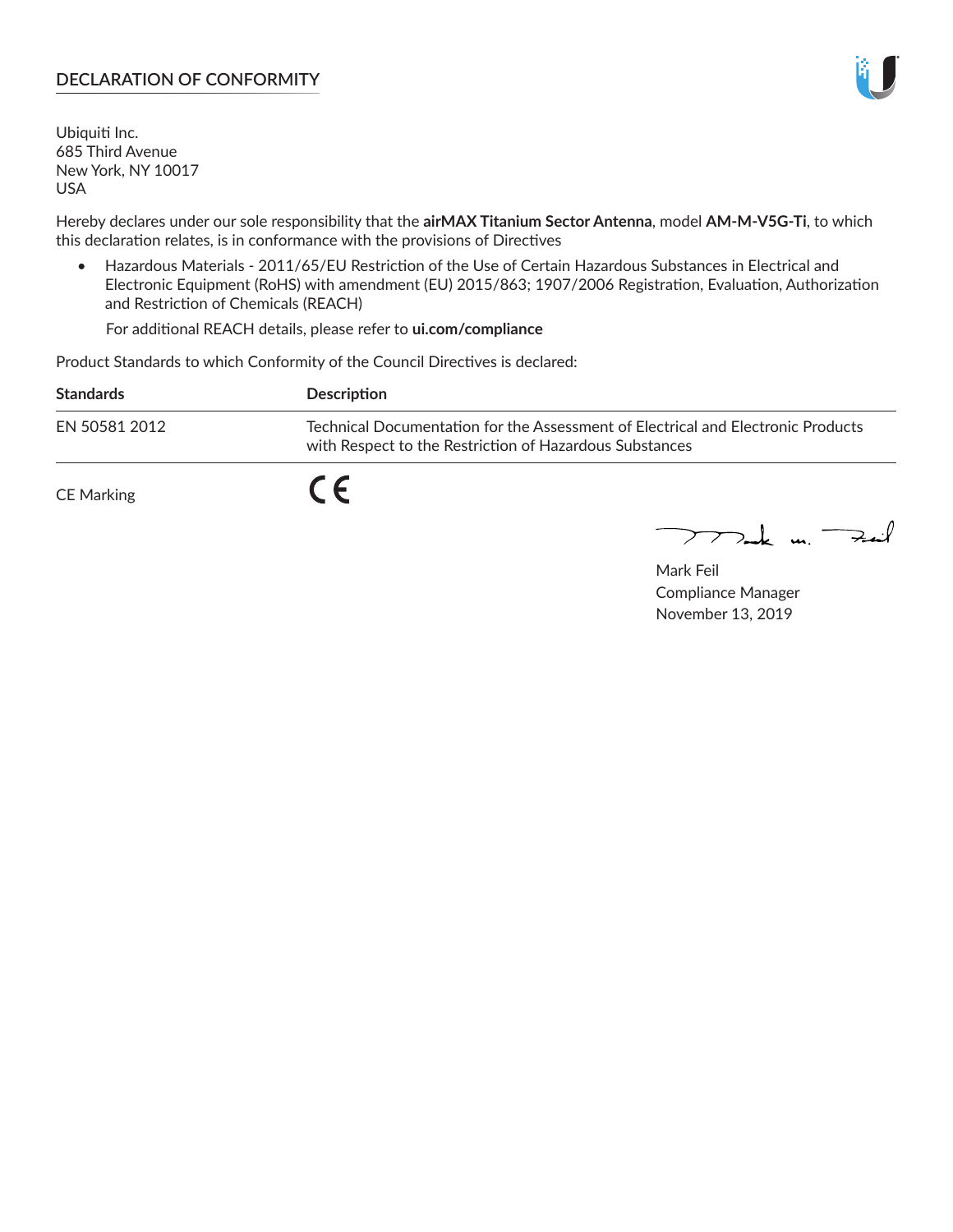# **DECLARATION OF CONFORMITY**



# **български** [Bulgarian]

С настоящото UBIQUITI декларира, че това устройство AM-M-V5G-Ti отговаря на основните изисквания и други приложими разпоредби на Директива 2011/65/ЕС с изменение (ЕС) 2015/863.

# **Hrvatski** [Croatian]

Tvrtka UBIQUITI ovim putem izjavljuje da je ovaj uređaj AM-M-V5G-Ti u skladu s osnovnim zahtjevima i ostalim bitnim odredbama direktiva 2011/65/EU i dopunom (EU) 2015/863.

# **Čeština** [Czech]

Společnost UBIQUITI tímto prohlašuje, že zařízení AM-M-V5G-Ti splňuje základní požadavky a jiné související podmínky směrnice 2011/65/EU a dodatku (EU) 2015/863.

# **Dansk** [Danish]

Hermed erklærer UBIQUITI, at denne AM-M-V5G-Ti-enhed overholder de essentielle krav og andre relevante bestemmelser i direktivet 2011/65/EU med tillæg (EU) 2015/863.

# **Nederlands** [Dutch]

UBIQUITI verklaart hierbij dat dit AM-M-V5G-Ti-apparaat voldoet aan de essentiële vereisten en andere relevante voorwaarden uit de Europese richtlijn 2011/65/EU en gedelegeerde richtlijn (EU) 2015/863.

# **English**

Hereby, UBIQUITI, declares that this AM-M-V5G-Ti device, is in compliance with the essential requirements and other relevant provisions of Directive 2011/65/EU with amendment (EU) 2015/863.

# **Eesti keel** [Estonian]

Käesolevaga kinnitab UBIQUITI, et antud AM-M-V5G-Ti seade vastab direktiivis 2011/65/EL välja toodud põhilistele nõuetele ning muudele asjakohastele sätetele, koos parandusega (EL) 2015/863.

# **Suomi** [Finnish]

UBIQUITI vakuuttaa täten, että tämä AM-M-V5G-Ti-laite on direktiivien 2011/65/EU ja (EU) 2015/863 oleellisten vaatimusten ja muiden ehtojen mukainen.

# **Français** [French]

Par les présentes, UBIQUITI déclare que ce dispositif AM-M-V5G-Ti est conforme aux exigences essentielles et aux autres dispositions pertinentes de la directive 2011/65/UE avec l'amendement (UE) 2015/863.

# **Deutsch** [German]

UBIQUITI erklärt hiermit, dass dieses Gerät AM-M-V5G-Ti den grundlegenden Anforderungen und anderen relevanten Bestimmungen der Richtlinien 2011/65/EU und (EU) 2015/863 entspricht.

# **Ελληνικά** [Greek]

Δια του παρόντος η UBIQUITI δηλώνει ότι αυτή η συσκευή AM-M-V5G-Ti συμμορφώνεται με τις βασικές απαιτήσεις και άλλες σχετικές διατάξεις της Οδηγίας 2011/65/ΕΕ με την τροποποίηση (ΕΕ) 2015/863.

# **Magyar** [Hungarian]

Az UBIQUITI kijelenti, hogy a(z) AM-M-V5G-Ti számú eszköz megfelel a 2011/65/EU irányelv (EU) 2015/863. számú módosítása alapvető követelményeinek és egyéb vonatkozó rendelkezéseinek.

# **Íslenska** [Icelandic]

UBIQUITI lýsir því hér með yfir að AM-M-V5G-Ti er í samræmi við nauðsynlegar kröfur og önnur viðeigandi ákvæði í tilskipun 2011/65/EU ásamt viðbótum í (EU) 2015/863.

# **Italiano** [Italian]

Con la presente, UBIQUITI dichiara che il presente dispositivo AM-M-V5G-Ti è conforme ai requisiti essenziali e alle altre disposizioni pertinenti della direttiva 2011/65/UE con l'emendamento (UE) 2015/863.